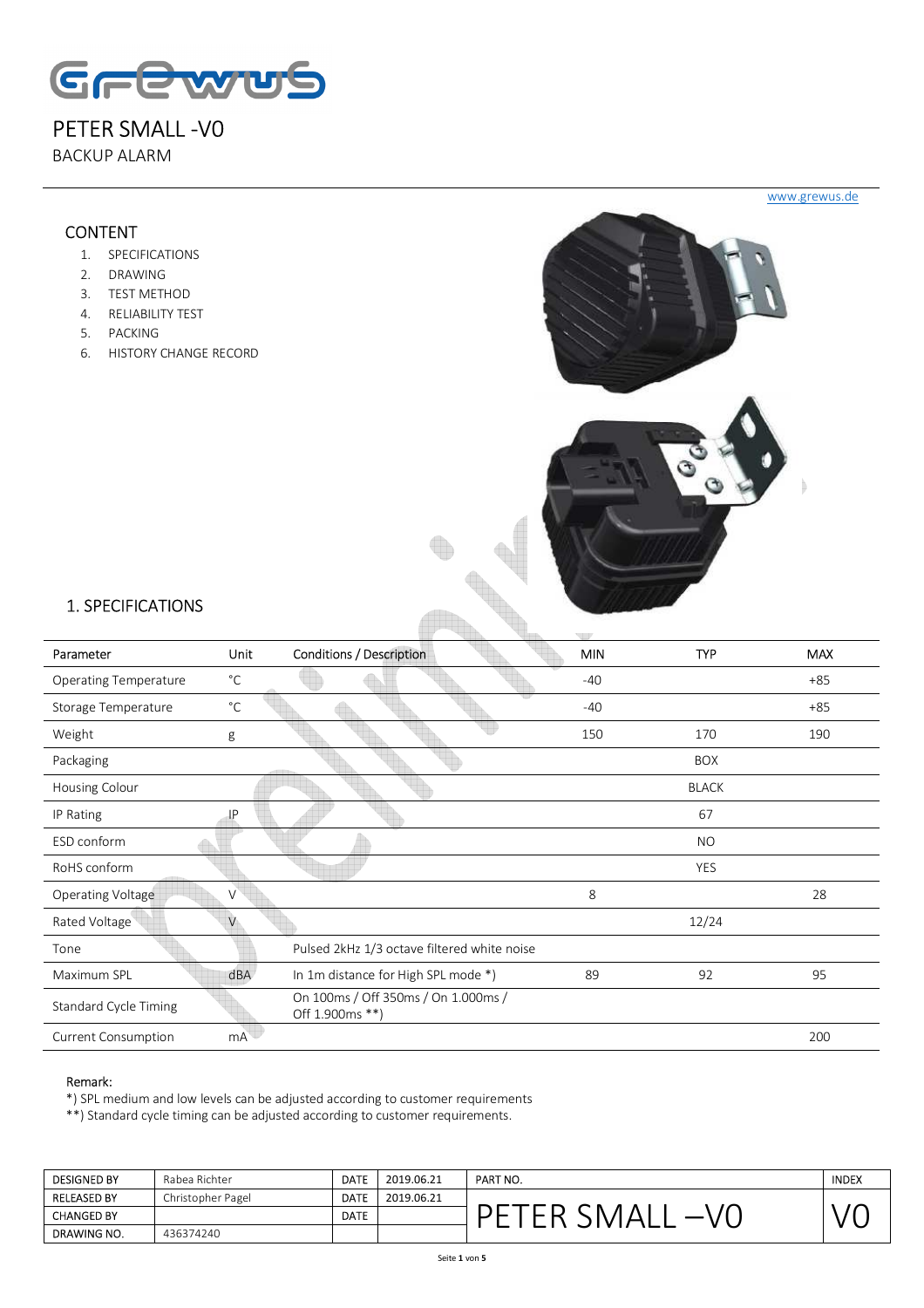

BACKUP ALARM

### 2. DRAWING

#### www.grewus.de



# CONNECTOR PIN ASSIGNMENT AMP174984-2

| No.           | Function                                                                                                                                                                                                                                                                                   |
|---------------|--------------------------------------------------------------------------------------------------------------------------------------------------------------------------------------------------------------------------------------------------------------------------------------------|
|               | 12/24VDC Medium SPL                                                                                                                                                                                                                                                                        |
| $\mathcal{P}$ | <b>GND</b>                                                                                                                                                                                                                                                                                 |
| 3             | N/A                                                                                                                                                                                                                                                                                        |
| 4             | N/A                                                                                                                                                                                                                                                                                        |
| 5             | N/A                                                                                                                                                                                                                                                                                        |
| 6             | N/A                                                                                                                                                                                                                                                                                        |
|               | 12/24VDC High SPL*                                                                                                                                                                                                                                                                         |
| 8             | 12/24VDC Low SPL**                                                                                                                                                                                                                                                                         |
|               | And the set of the late $\mathbb{R}$ and $\mathbb{R}$ and $\mathbb{R}$ and $\mathbb{R}$ and $\mathbb{R}$ and $\mathbb{R}$ and $\mathbb{R}$ and $\mathbb{R}$ and $\mathbb{R}$ and $\mathbb{R}$ and $\mathbb{R}$ and $\mathbb{R}$ and $\mathbb{R}$ and $\mathbb{R}$ and $\mathbb{R}$ and $\$ |

\*High SPL = Apply rated voltage to Pin 1 & Pin 7 \*\*Low SPL = Apply rated voltage to Pin 1 & Pin 8 Tolerance: ±0.5mm



| <b>DESIGNED BY</b> | Rabea Richter     | <b>DATE</b> | 2019.06.21 | PART NO. | <b>INDEX</b> |
|--------------------|-------------------|-------------|------------|----------|--------------|
| <b>RELEASED BY</b> | Christopher Pagel | <b>DATE</b> | 2019.06.21 |          |              |
| <b>CHANGED BY</b>  |                   | <b>DATE</b> |            |          |              |
| DRAWING NO.        | 436374240         |             |            |          |              |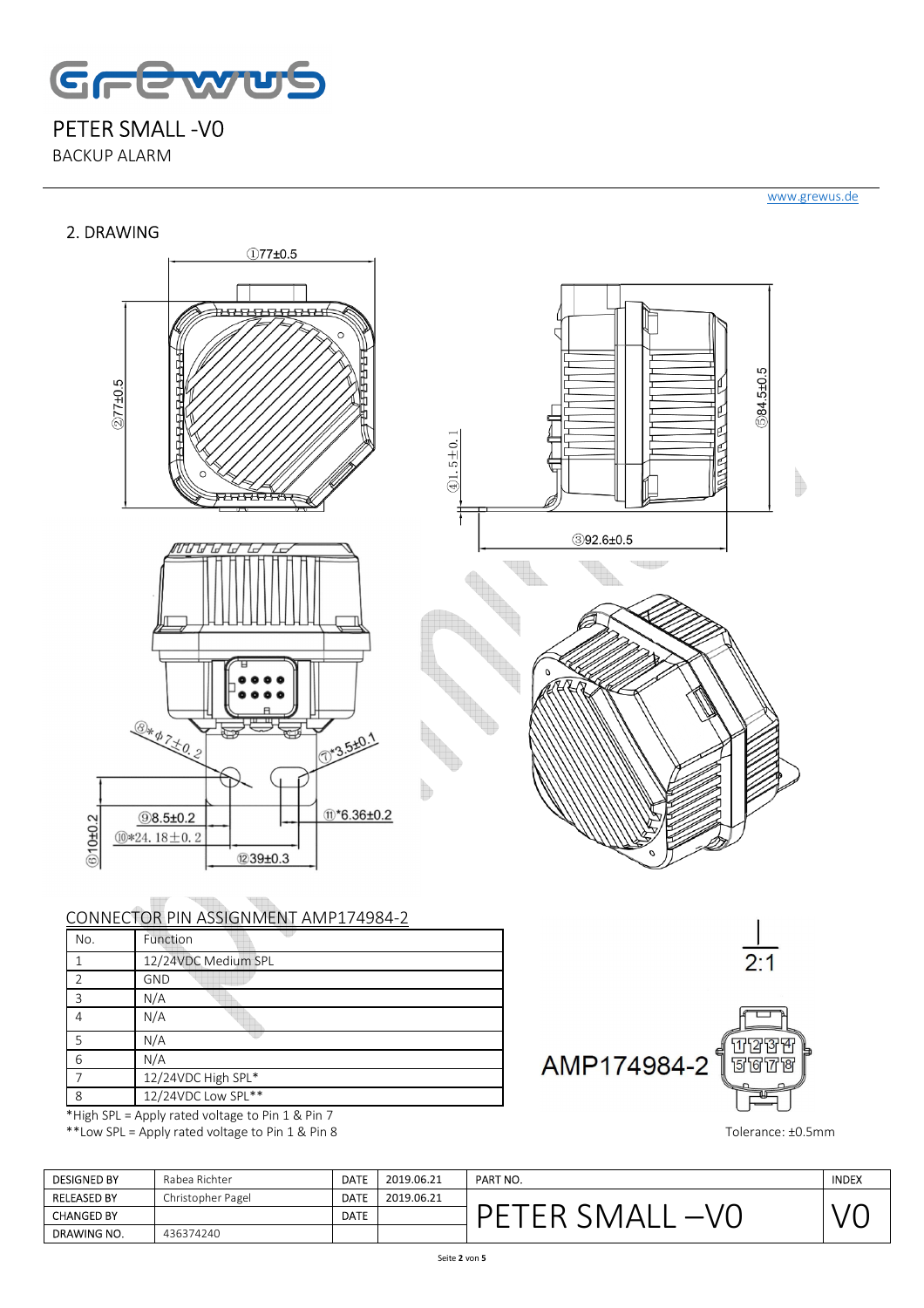

BACKUP ALARM



| <b>DESIGNED BY</b> | Rabea Richter     | <b>DATE</b> | 2019.06.21 | PART NO. | <b>INDEX</b> |
|--------------------|-------------------|-------------|------------|----------|--------------|
| <b>RELEASED BY</b> | Christopher Pagel | <b>DATE</b> | 2019.06.21 |          |              |
| <b>CHANGED BY</b>  |                   | <b>DATE</b> |            |          |              |
| DRAWING NO.        | 436374240         |             |            |          |              |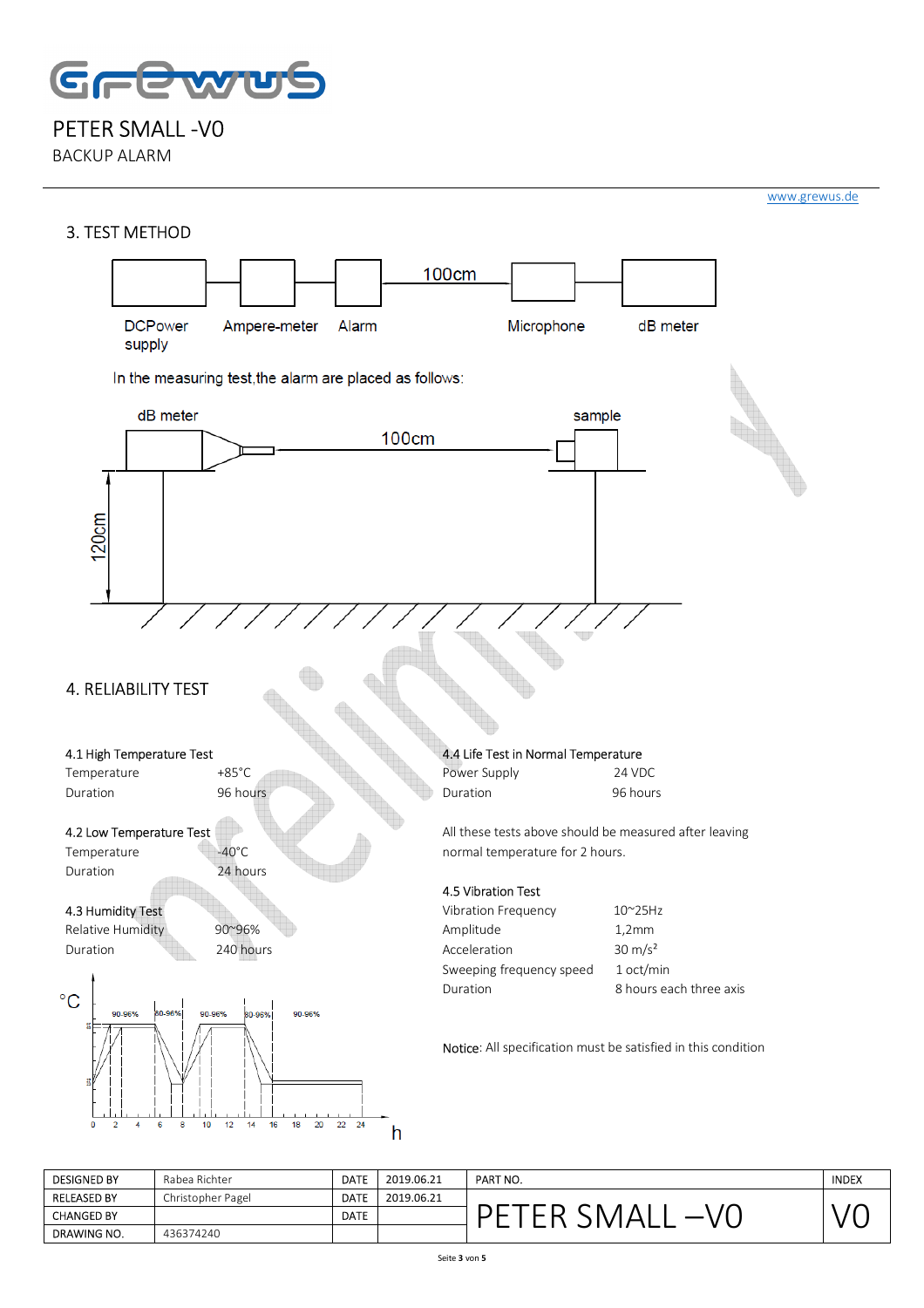

BACKUP ALARM

## 5. PACKING

www.grewus.de



| <b>DESIGNED BY</b> | Rabea Richter     | <b>DATE</b> | 2019.06.21 | PART NO. | <b>INDEX</b> |
|--------------------|-------------------|-------------|------------|----------|--------------|
| <b>RELEASED BY</b> | Christopher Pagel | <b>DATE</b> | 2019.06.21 |          |              |
| <b>CHANGED BY</b>  |                   | <b>DATE</b> |            |          |              |
| DRAWING NO.        | 436374240         |             |            |          |              |